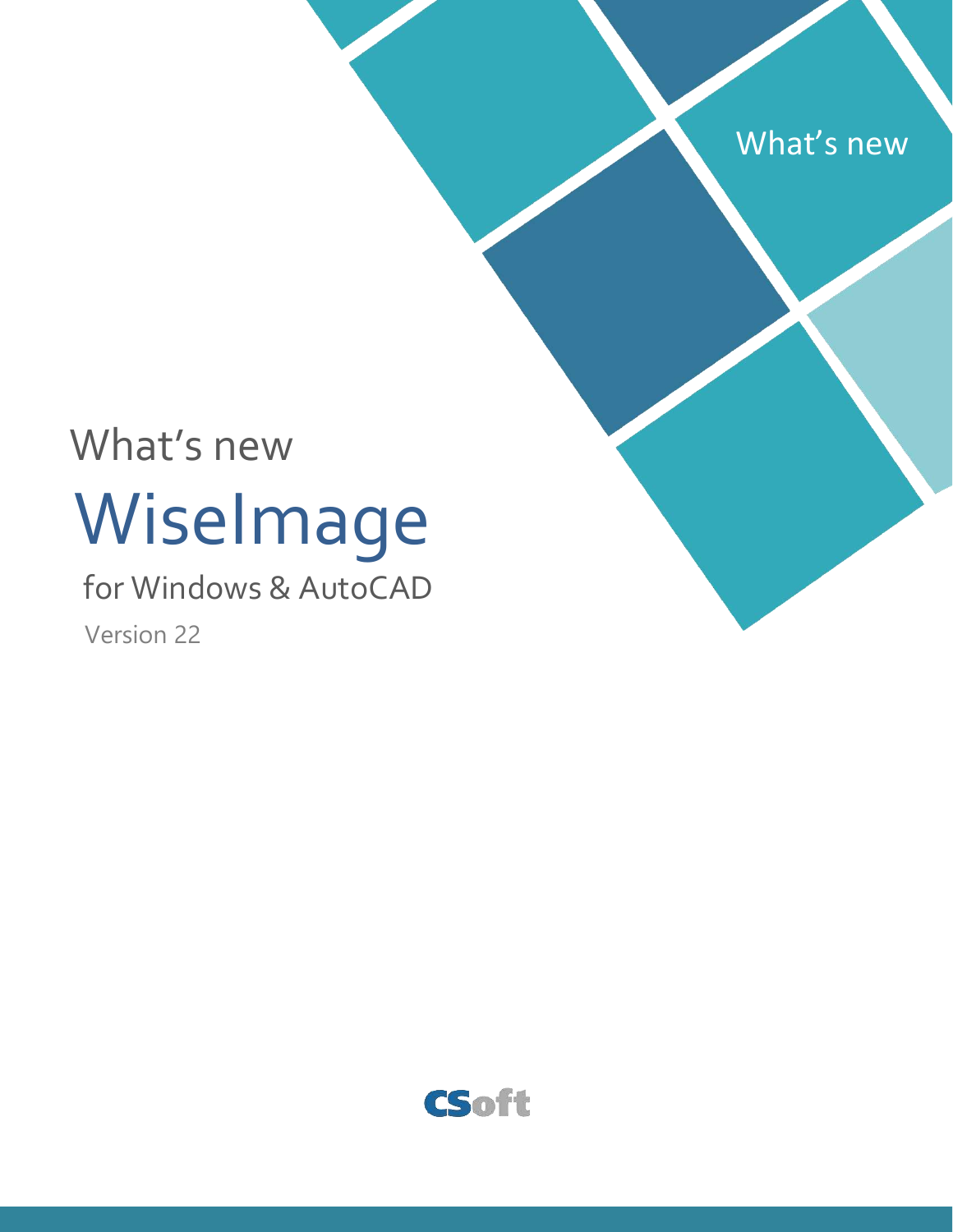

### Raster2File

Perform vectorization of text from raster file using the Abby FineReader OCR. The text file can be stored in different formats like RTF, HTML, XLS, PDF, TXT, XMLA, PDFA, DOCX, XLSX, PPTX, ALTO, EPUB and FB2.

Setting up the **Raster2File** can be performed in the **Conversion Options**

| <b>Raster Text to File</b>                 |                                  |                         |                                                   | x |  |  |  |
|--------------------------------------------|----------------------------------|-------------------------|---------------------------------------------------|---|--|--|--|
| External OCB name:                         | FineDut.FR10.1                   |                         | TR 4B AL AL                                       |   |  |  |  |
| Output file type:                          | <b>TXT</b><br>$\checkmark$       |                         | $\sqrt{\phantom{a}}$ Run editor after recognizing |   |  |  |  |
| Output file folder:                        | C:\Users\Avijit Nath\Desktop<br> |                         |                                                   |   |  |  |  |
| l Use Document File Folder                 |                                  | Overwrite file if exist |                                                   |   |  |  |  |
| Recognize to: C:\Users\\samples\CS_CAM.txt |                                  |                         |                                                   |   |  |  |  |
|                                            |                                  | ΟK                      | Cancel<br>Help                                    |   |  |  |  |

### **To start the command**

From **Convert** menu choose **Raster2File**

| odify Correct Tools Trace Convert Image Filters Window Help                                                                                                                                                       |                                                                                                                                                                                                                                                                             |  |  |  |  |  |  |
|-------------------------------------------------------------------------------------------------------------------------------------------------------------------------------------------------------------------|-----------------------------------------------------------------------------------------------------------------------------------------------------------------------------------------------------------------------------------------------------------------------------|--|--|--|--|--|--|
| S & Raster2Vector<br>$\Theta$ $\Theta$ 1:1 $\Omega$ $\Omega$                                                                                                                                                      | ងទួ⊡គ្នោជ<br><b>World Coordinate System</b>                                                                                                                                                                                                                                 |  |  |  |  |  |  |
| Raster2Contours<br>电电电电差                                                                                                                                                                                          | 20   国家国家长   国家国家长                                                                                                                                                                                                                                                          |  |  |  |  |  |  |
| $\frac{1}{4B}$ <b>Edit OCR Texts</b><br>$\mathbb{Z}^2$<br>$\overline{\mathbf{1}}$ , $\mathbf{1}$ , $\mathbf{0}$ , $\mathbf{1}$ , $\mathbf{1}$<br>e Train OCR<br>legilled Edit Symbol Recognition template library | (५०६४८♥ XXXX 88 88 8<br>∨l" ×l<br>520<br>540<br>560<br>580<br>600<br>620<br>640<br>660<br>680<br><b>Time</b> Loop<br><u>la a territoria territoria territoria territoria territoria territoria territoria territoria terri</u><br><b>Raster Text to File</b><br>$\mathbf x$ |  |  |  |  |  |  |
| 400<br>380<br>360<br>liitootaa kiina taasel ille<br><sup>4</sup> Conversion Options<br><b>Golor Conversion Options</b>                                                                                            |                                                                                                                                                                                                                                                                             |  |  |  |  |  |  |
| Vector Autocorrect                                                                                                                                                                                                |                                                                                                                                                                                                                                                                             |  |  |  |  |  |  |
| PC NO.<br>NA 2 Vector Correction Options                                                                                                                                                                          | TR 4B 画 2<br>External OCR name:<br>FineOut.FR10.1                                                                                                                                                                                                                           |  |  |  |  |  |  |
| <b>BRACKE</b><br>101<br>a <sub>B</sub> <sub>mieucK</sub>                                                                                                                                                          | ◯ Run editor after recognizing<br><b>XLSX</b><br>Output file type:<br>$\checkmark$                                                                                                                                                                                          |  |  |  |  |  |  |
| 102<br><b>GEAR</b><br>啊 Raster2File<br><b>SHAFT</b><br>ε۵                                                                                                                                                         | C:\Users\Avijit Nath\Desktop<br>Output file folder:<br>$\ldots$                                                                                                                                                                                                             |  |  |  |  |  |  |
| C.I<br><b>GLAND</b><br>104                                                                                                                                                                                        | Use Document File Folder<br>$\Box$ Overwrite file if exist                                                                                                                                                                                                                  |  |  |  |  |  |  |
| 105<br>PULLEY<br>DIE CAST<br>A.I.                                                                                                                                                                                 | Recognize to: C:\Users\\samples\CS_CAM_001.xlsx                                                                                                                                                                                                                             |  |  |  |  |  |  |
| <b>BUSHING</b><br>BRO.<br>106                                                                                                                                                                                     | Cancel<br>Help<br>0K                                                                                                                                                                                                                                                        |  |  |  |  |  |  |
| .<br>$\sim$                                                                                                                                                                                                       |                                                                                                                                                                                                                                                                             |  |  |  |  |  |  |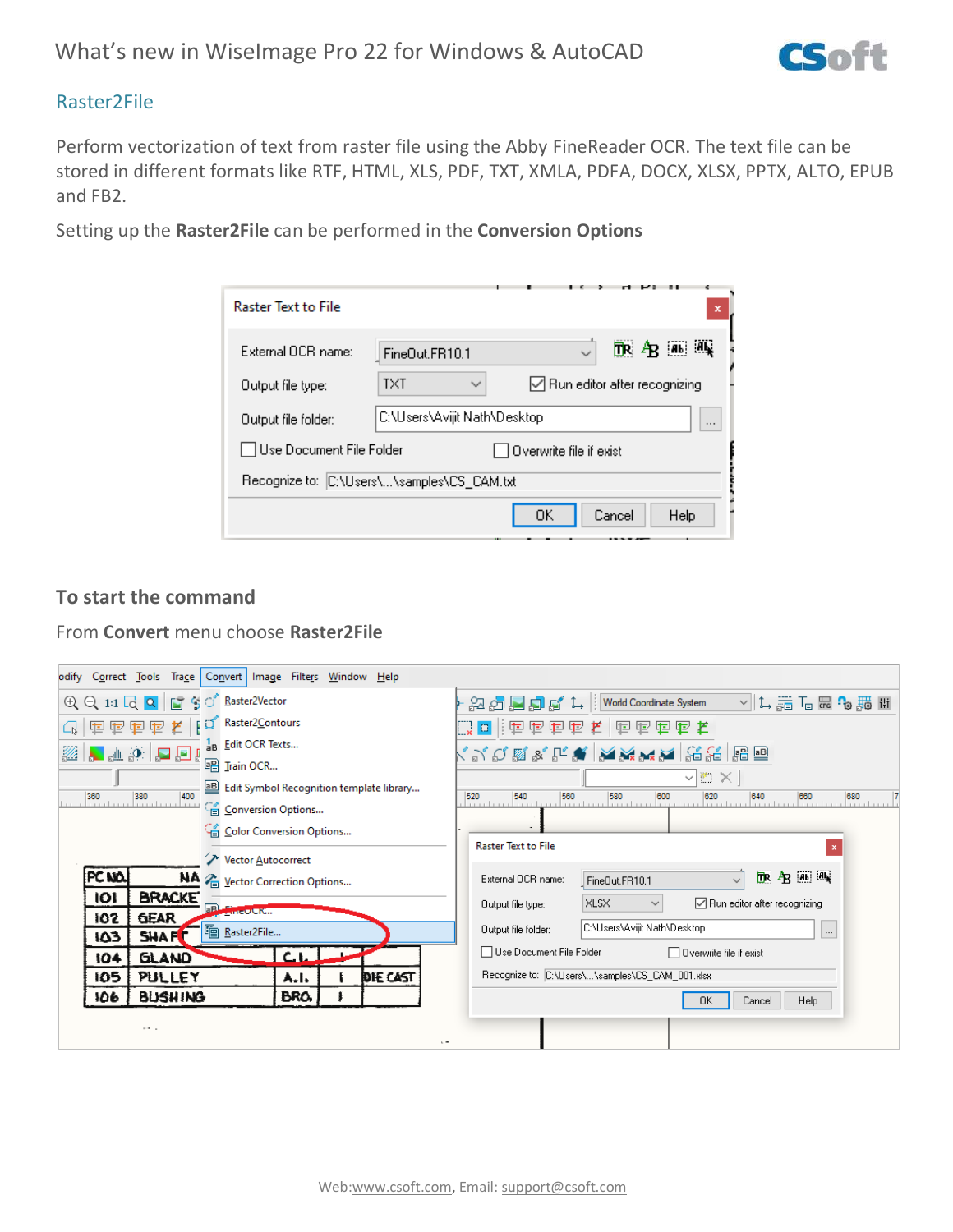

# Fine OCR/OCR Professional

Besides native text recognition engine, WiseImage allows you to use additional OCR modules from third-party firms (OCR modules are intended to recognize texts on raster images). By default, WiseImage includes FineReader **OCR engine** by ABBYY Company.

|                                                                                                                                                                                     | Eile Edit View Draw Insert Modify Correct Tools Trace Convert Image Filters Window Help                                                                                                                                                |                     |                                                    |                                       |
|-------------------------------------------------------------------------------------------------------------------------------------------------------------------------------------|----------------------------------------------------------------------------------------------------------------------------------------------------------------------------------------------------------------------------------------|---------------------|----------------------------------------------------|---------------------------------------|
| $D - B$                                                                                                                                                                             |                                                                                                                                                                                                                                        |                     | World Coordinate System<br>ਲਿਆ ਜਿਭਿਲ               | <b>▽ こうこうにつきをする</b>                   |
|                                                                                                                                                                                     | $\mathcal{A}_b \boxplus \boxdot \bigwedge (\mathcal{A}_b \mathbb{C}_b \otimes_{\mathcal{B}_b} \blacklozenge_{\mathcal{B}_b} \mathbb{C}_b \bigcap \biguplus \boxdot \biguplus \boxdot \biguplus \mathcal{I}^c \text{ Rastei2\_ontours}$ |                     | 30 神国的西亚人 医西西西女                                    |                                       |
| $\blacksquare$ $\blacksquare$ $\blacksquare$ $\blacksquare$ $\blacksquare$ $\blacksquare$ $\blacksquare$ $\blacksquare$ $\blacksquare$ $\blacksquare$ $\blacksquare$ $\blacksquare$ | $\frac{1}{aB}$ Edit OCR Texts                                                                                                                                                                                                          |                     |                                                    |                                       |
|                                                                                                                                                                                     | 图 Train OCR                                                                                                                                                                                                                            |                     |                                                    | $\times$ 0 $\times$                   |
| 看唱唱戏                                                                                                                                                                                | Edit Symbol Recognition template library                                                                                                                                                                                               |                     |                                                    |                                       |
| 280<br>380                                                                                                                                                                          | G Conversion Options                                                                                                                                                                                                                   |                     | 520<br><b>Continued</b><br><b>Ocr Professional</b> | 680<br>$\frac{1}{200}$                |
| 360                                                                                                                                                                                 | Color Conversion Options<br>Vector Autocorrect                                                                                                                                                                                         |                     | FineOut FR10.1                                     | 放矢画翼膜× 电目                             |
|                                                                                                                                                                                     | PC NO.<br>NA 2 Vector Correction Options                                                                                                                                                                                               |                     | PC MO.<br>NAME                                     | MAT. QUAN. NO ^                       |
|                                                                                                                                                                                     | <b>BRACKE</b><br>IOI                                                                                                                                                                                                                   |                     | <b>BRACKET</b><br>101                              | C.t.                                  |
| 340                                                                                                                                                                                 | <b>E</b> : EineOCR<br><b>GEAR</b><br>102                                                                                                                                                                                               |                     | 102<br>6EAR                                        | $C.1$ .                               |
|                                                                                                                                                                                     | <b>Fig Raster2File</b><br><b>SHAFT</b><br>103                                                                                                                                                                                          |                     |                                                    |                                       |
| 320                                                                                                                                                                                 | <b>GLAND</b><br>C.I.<br>104                                                                                                                                                                                                            |                     | 103<br><b>SUAFT</b>                                | <b>STEEL</b><br>$\mathbf{1}$          |
|                                                                                                                                                                                     | PULLEY<br>105<br>A.I.                                                                                                                                                                                                                  | DIE CAST            | 61.AMD<br>104                                      | C.1.                                  |
| $\mathbb{S}^n$                                                                                                                                                                      | <b>BUSHING</b><br>106<br>BRO.                                                                                                                                                                                                          |                     | PULLEY<br>105                                      | DIE $\sqrt{ }$<br>$A.1*$              |
|                                                                                                                                                                                     | $\sim 10^{-1}$ .                                                                                                                                                                                                                       |                     | $\langle$                                          | $\rightarrow$                         |
| 280                                                                                                                                                                                 |                                                                                                                                                                                                                                        |                     | □ Syncronize view                                  | □ Erase Raster<br>$\Box$ Text preview |
| <b>NOODRUFF</b><br>606                                                                                                                                                              |                                                                                                                                                                                                                                        |                     |                                                    | Help<br>Close<br>Apply                |
| 260                                                                                                                                                                                 | IREQID AT EACH END                                                                                                                                                                                                                     |                     |                                                    |                                       |
| 5                                                                                                                                                                                   |                                                                                                                                                                                                                                        | <u>________</u> ___ |                                                    |                                       |

# .dwg file support

WiseImage 22 for windows supports the latest version of .dwg file.

# AutoCAD Support

WiseImage 22 for AutoCAD supports the latest version of AutoCAD 2022.

# Search and Replace part string from Multiline Text / Normal Text in WiseImage 22.0 Pro

To search a part (string) of any text (Multiline Text or Normal Text) from a vector drawing file and replace it with another string in WiseImage 22.0 Pro.

For example, we want to search and select all the text containing "9-30654" from the multiline text string of

- 9-30654-2
- 9-30654-3
- 9-30654-4
- 9-30654-5
- 9-30654-6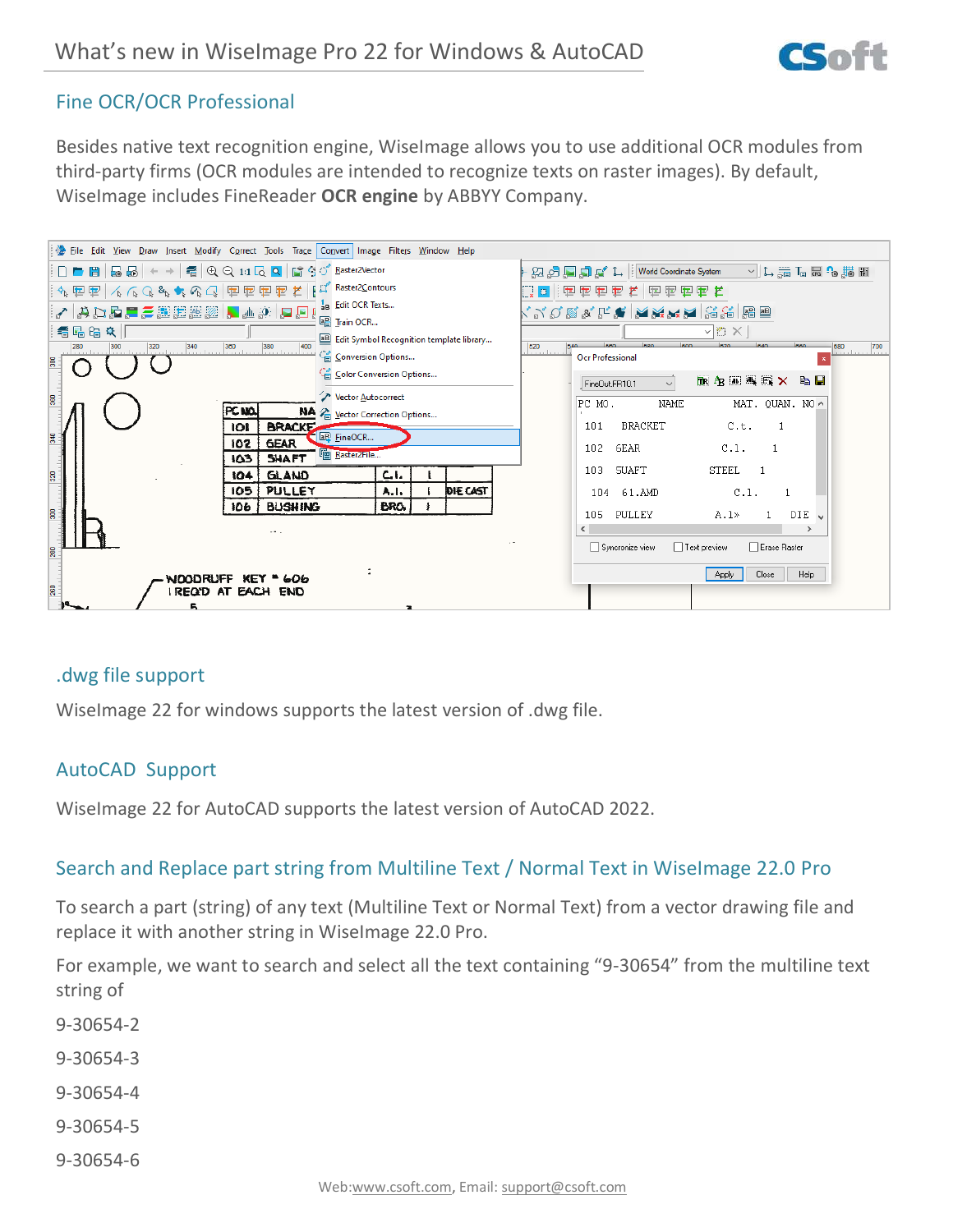

9-30654-7

9-30654-8

By entering search criteria like "9-30654\*"

Now we will replace it with "9-30754-\*", the rest of the string part should remain unchanged. The output will be

- 9-30754-2
- 9-30754-3
- 9-30754-4
- 9-30754-5
- 9-30754-6
- 9-30754-7
- 9-30754-8

The script will run from the **Active Script Studio window**. **Active Script Studio** is available from

**Tool >Active Script Studio** as shown below:

| Wiselmage vila Pro 22 - (Untitled) Document)                                        |                               |           |                                  |     |               |                |                             |                 |        |                 |                                                                                                    | $\overline{\phantom{a}}$ | CO.<br>$\times$ |
|-------------------------------------------------------------------------------------|-------------------------------|-----------|----------------------------------|-----|---------------|----------------|-----------------------------|-----------------|--------|-----------------|----------------------------------------------------------------------------------------------------|--------------------------|-----------------|
| E 14: 14: Unw Draw Insert Moddy Correct Shots That Comret Image Hitter Window Lists |                               |           |                                  |     |               |                |                             |                 |        |                 |                                                                                                    |                          | $ 6x$           |
| □■ ■ 區画 → → ■ 鱼鱼 115 Q mpmps                                                        |                               | $48 - 87$ |                                  |     |               |                |                             |                 |        |                 | 公开:20  局工+20  西国森武士  Wandooram With 市石田山東市西山東北上に日本村区の1992  中央:10  公开:20  石田田田田田田田田田田田田田田田田田田田田田田田田 |                          |                 |
| 外部形 んんこちもの 同田県 県1996                                                                |                               | Ab+L      |                                  |     |               |                |                             |                 |        |                 | も 常 円品図 口口口 甲甲甲甲 # 甲甲甲甲 # ろタタタタ ノノミズムのののかわれのい品工 ※ 20 の 国連派 → ★ 口口 ベノ バアクアフォ                        |                          |                 |
| / ADD属重重图图图 图画                                                                      | Fig. Images                   |           | AXXCEAPS MANUAL SE AT RESERVANCE |     |               |                |                             | A Minimum 0.02" |        | A MacBlesk 0.02 | Clay Textingle 0.24"                                                                               | A Hachdoga 00            | $  -$           |
| ● B B Q ■ 774 Datast                                                                | Ed pack.<br>猫                 | Sádire    | $1 - 000$                        |     |               |                | $-12 \times 5$ dud Spanilar |                 | 一处民机一国 |                 | CO AAN AARRENT BOOD                                                                                |                          |                 |
| Interestor-(Undeledd)<br>$-1$                                                       | Cogninate System              |           | $\frac{1}{2}$                    | 76. | $\Rightarrow$ | $\overline{a}$ |                             | 39 <sup>°</sup> | $-18$  | $80 - 10$       | $\pi$<br>$\mathbb{R}$                                                                              | $+$                      |                 |
| Oteect View Group View                                                              | 三9水                           |           |                                  |     |               |                |                             |                 |        |                 |                                                                                                    |                          |                 |
| Goveral                                                                             | J. To bet Shield              |           |                                  |     |               |                |                             |                 |        |                 |                                                                                                    |                          |                 |
| Creward.<br>Staling Ave.                                                            | Dimension Styles              |           |                                  |     |               |                |                             |                 |        |                 |                                                                                                    |                          |                 |
| Selector-Source Last                                                                |                               |           |                                  |     |               |                |                             |                 |        |                 |                                                                                                    |                          |                 |
| <b>B</b> 2 9 h Datast<br>Loan                                                       | <b>El Ciphosk.</b>            |           |                                  |     |               |                |                             |                 |        |                 |                                                                                                    |                          |                 |
| Color<br><b>STR/Last</b>                                                            | Ap Measure                    |           |                                  |     |               |                |                             |                 |        |                 |                                                                                                    |                          |                 |
| Uni Type<br>$\bullet$                                                               | Maggiure Obiect Part          |           |                                  |     |               |                |                             |                 |        |                 |                                                                                                    |                          |                 |
| $-$ Solding<br>Tape<br><b>Elet Hanse</b><br>$-$ (hirie)                             | a = Create Modes              |           |                                  |     |               |                |                             |                 |        |                 |                                                                                                    |                          |                 |
| <b>End</b> Market<br>month                                                          | Create Ell Shape              |           |                                  |     |               |                |                             |                 |        |                 |                                                                                                    |                          |                 |
| Soak                                                                                | <b>Par Sono Setup </b>        |           |                                  |     |               |                |                             |                 |        |                 |                                                                                                    |                          |                 |
| Width<br>$-001$ <sup>*</sup>                                                        | Und Setup                     |           |                                  |     |               |                |                             |                 |        |                 |                                                                                                    |                          |                 |
| <b>Hatch Type</b><br>$\bullet$                                                      | <sup>16</sup> Eun Sciut.      | $Cul-1$   |                                  |     |               |                |                             |                 |        |                 |                                                                                                    |                          |                 |
| Tape<br>Sold 1                                                                      | <b>BI</b> Script Studio       |           |                                  |     |               |                |                             |                 |        |                 |                                                                                                    |                          |                 |
| Estandad Data<br>$\left  \cdot \right $                                             |                               |           |                                  |     |               |                |                             |                 |        |                 |                                                                                                    |                          |                 |
| $0.00 -$<br>Elevatory                                                               | Pa Batch Studes               |           |                                  |     |               |                |                             |                 |        |                 |                                                                                                    |                          |                 |
| <b>Taxended Date</b>                                                                | Fig. Command Setup            |           |                                  |     |               |                |                             |                 |        |                 |                                                                                                    |                          |                 |
| <b>Hyperink</b>                                                                     | E Customics.                  |           |                                  |     |               |                |                             |                 |        |                 |                                                                                                    |                          |                 |
| Text Style<br>٠                                                                     | IS Freferences.<br>Chie Leter |           |                                  |     |               |                |                             |                 |        |                 |                                                                                                    |                          |                 |
| <b>Titals</b><br><b>Stondard</b>                                                    |                               |           |                                  |     |               |                |                             |                 |        |                 |                                                                                                    |                          |                 |
| By Style<br>Fort<br>Hadri                                                           | <b>Soutch Profile</b>         |           |                                  |     |               |                |                             |                 |        |                 |                                                                                                    |                          |                 |
| <b>By Style</b><br>Width Factor<br>By Stole                                         | St. Furge                     |           |                                  |     |               |                |                             |                 |        |                 |                                                                                                    |                          |                 |
| <b>Otique</b><br>By Side                                                            | Ar. Active Script Studio      |           |                                  |     |               |                |                             |                 |        |                 |                                                                                                    |                          |                 |
|                                                                                     |                               |           |                                  |     |               |                |                             |                 |        |                 |                                                                                                    |                          |                 |
|                                                                                     |                               |           |                                  |     |               |                |                             |                 |        |                 |                                                                                                    |                          |                 |
|                                                                                     |                               |           |                                  |     |               |                |                             |                 |        |                 |                                                                                                    |                          |                 |
|                                                                                     |                               |           |                                  |     |               |                |                             |                 |        |                 |                                                                                                    |                          |                 |
|                                                                                     |                               |           |                                  |     |               |                |                             |                 |        |                 |                                                                                                    |                          |                 |
|                                                                                     |                               |           |                                  |     |               |                |                             |                 |        |                 |                                                                                                    |                          |                 |
|                                                                                     |                               |           |                                  |     |               |                |                             |                 |        |                 |                                                                                                    |                          |                 |
|                                                                                     | m.                            |           |                                  |     |               |                |                             |                 |        |                 |                                                                                                    |                          |                 |
|                                                                                     | ( ) Model Space               |           |                                  |     |               |                | Tki                         |                 |        |                 |                                                                                                    |                          |                 |
|                                                                                     |                               |           |                                  |     |               |                |                             |                 |        |                 |                                                                                                    |                          |                 |
|                                                                                     |                               |           |                                  |     |               |                |                             |                 |        |                 |                                                                                                    |                          |                 |
|                                                                                     |                               |           |                                  |     |               |                |                             |                 |        |                 |                                                                                                    |                          |                 |
| Connand                                                                             |                               |           |                                  |     |               |                |                             |                 |        |                 |                                                                                                    |                          |                 |
| Covers a new Script Editor                                                          |                               |           |                                  |     |               |                |                             |                 |        |                 | WIND WANT COMPIDENT FOR THE                                                                        | HORAW   SW   SH          |                 |
|                                                                                     |                               |           |                                  |     |               |                |                             |                 |        |                 |                                                                                                    |                          |                 |

After running the script the Text **Find & Replace** window will appear, enter the string to search in the upper text box and enter the string to replace in the lower text box then click on **Replace/ ReplaceAll** button to replace the searched text.